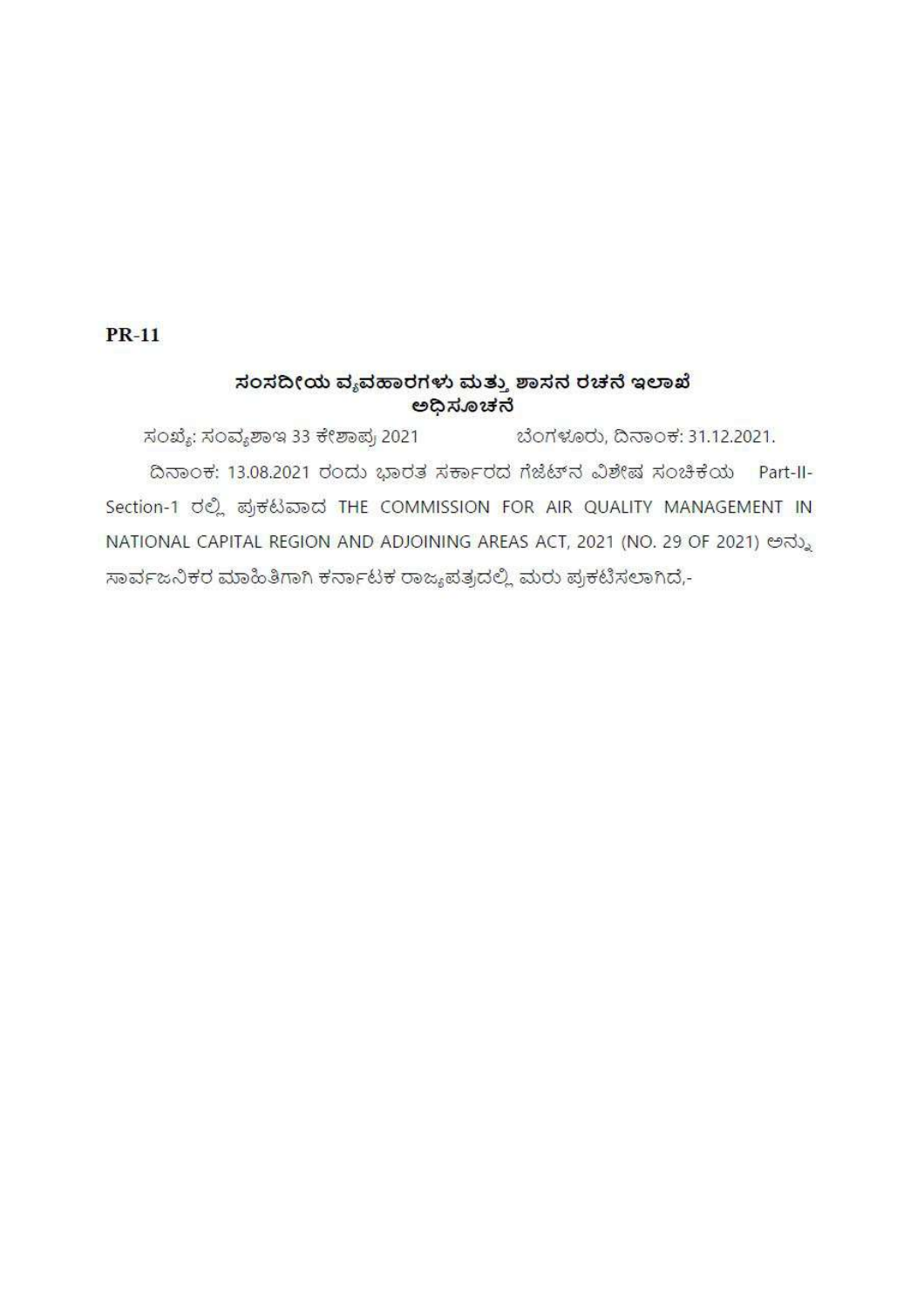

The Gazette of Andia<br>  $\pi$ ,  $\pi$ ,  $\pi$ ,  $\pi$ ,  $\pi$ ,  $\pi$ ,  $\pi$ ,  $\pi$ ,  $\pi$ ,  $\pi$ ,  $\pi$ ,  $\pi$ ,  $\pi$ ,  $\pi$ ,  $\pi$ ,  $\pi$ ,  $\pi$ ,  $\pi$ ,  $\pi$ ,  $\pi$ ,  $\pi$ ,  $\pi$ ,  $\pi$ ,  $\pi$ ,  $\pi$ ,  $\pi$ ,  $\pi$ ,  $\pi$ ,  $\pi$ ,  $\pi$ ,  $\pi$ ,  $\pi$ ,  $\pi$ ,

सी.जी.-डी.एल.-अ.-13082021-228982 CG-DL-E-13082021-228982

**EXTRAORDINARY** 

भाग $\Pi$  - खण्ड 1

PART II - Section 1

PUBLISHED BY AUTHORITY

सं॰ 40] बई दिल्ली, शुक्रवार, अगस्त 13, 2021/ श्रावण 22, 1943 (शक)

Separate paging is given to this Part in order that it may be filed as a separate compilation.

#### MINISTRY OF LAW AND JUSTICE

(Legislative Department)

New Delhi, the 13th August, 2021/ Sravana 22, 1943 (Saka)

The following Act of Parliament received the assent of the President on the 12th August, 2021, and is hereby published for general information:—

THE COMMISSION FOR AIR QUALITY MANAGEMENT IN NATIONAL CAPITAL REGION AND ADJOINING AREAS ACT, 2021

#### NO. 29 OF 2021

[12th August, 2021.]

An Act to provide for the constitution of the Commission for Air Quality Management in National Capital Region and Adjoining Areas for better coordination, research, identification and resolution of problems surrounding the air quality index and for matters connected therewith or incidental thereto.

BE it enacted by Parliament in the Seventy-second Year of the Republic of India as follows:––

# CHAPTER I

# **PRELIMINARY**

1. (1) This Act may be called the Commission for Air Quality Management in National Short title, Capital Region and Adjoining Areas Act, 2021.

application and commencement.

(2) It shall apply to the National Capital Region and also to adjoining areas in so far as it relates to matters concerning air pollution in the National Capital Region.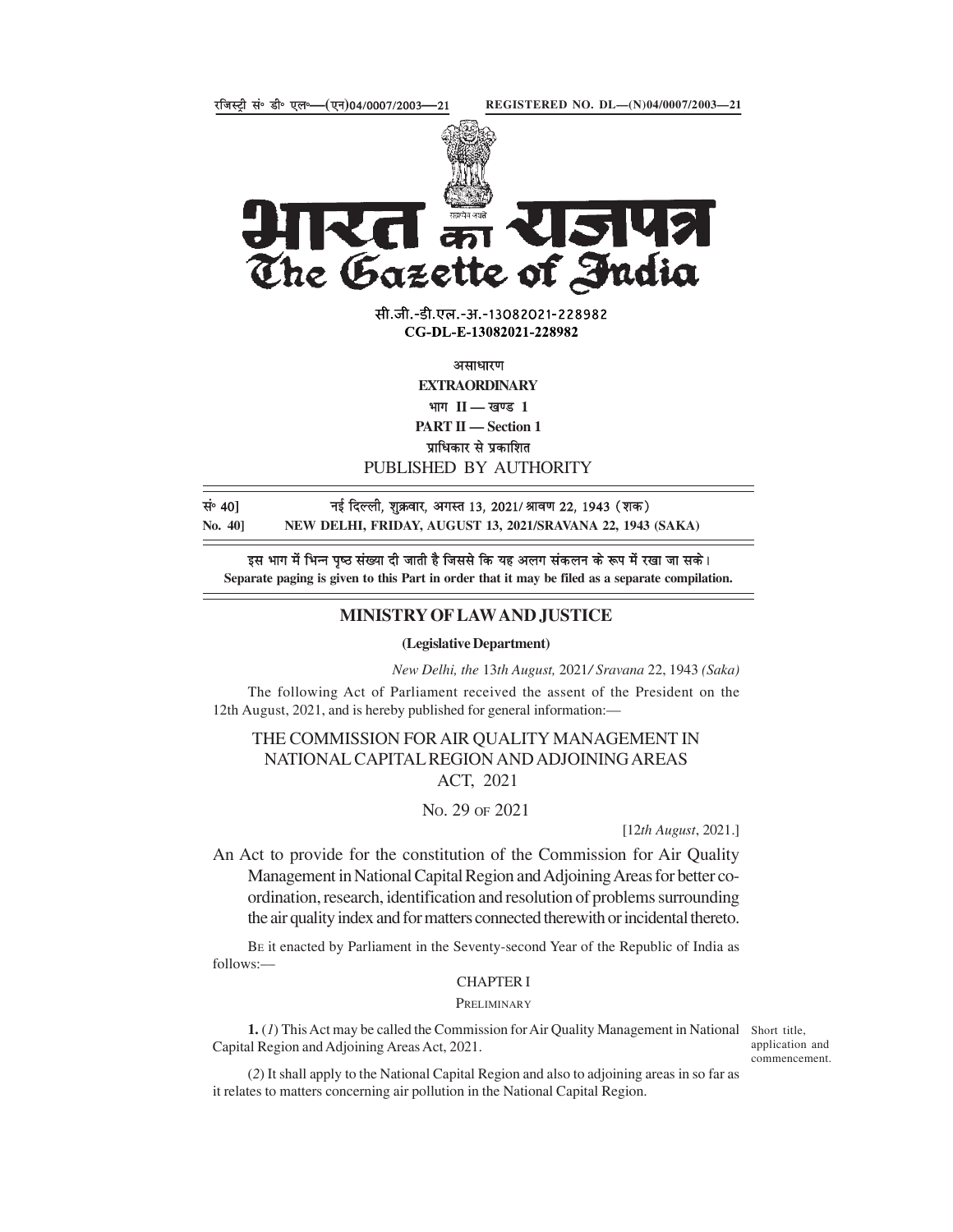(3) It shall be deemed to have come into force on the 13th April, 2021.

Definitions. **2.** (1) In this Act, unless the context otherwise requires,—

THE GAZETTE OF INDIA EXTRAORDINARY [PART II—<br>
(3) It shall be deemed to have come into force on the 13th April, 2021.<br>
2. (1) In this Act, unless the context otherwise requires,—<br>
(a) "adioming areas" means the areas in th (a) "adjoining areas" means the areas in the States of Haryana, Punjab, Rajasthan and Uttar Pradesh, adjoining the National Capital Territory of Delhi and the National Capital Region, where any source of pollution is located, causing adverse impact on air quality in the National Capital Region; THE GAZETTE OF INDIA EXTRAORDINARY [PART II-<br>
shall be deemed to have come into force on the 13th April, 2021.<br>
In this Act, unless the context otherwise requires,—<br>
(a) "adjoining areas" means the areas in the States of H

sub-section (3) of section 3;

(c) "Chairperson" means the Chairperson of the Commission for Air Quality Management in National Capital Region and Adjoining Areas referred to in section 3;

(d) "Commission" means the Commission for Air Quality Management in National Capital Region and Adjoining Areas constituted under section 3;

(e) "Member" means a Member of the Commission and includes the Chairperson thereof;

(f) "National Capital Region" shall have the same meaning as assigned to it in clause (f) of section 2 of the National Capital Region Planning Board Act, 1985;

2 of 1985.

(g) "prescribed" means prescribed by rules made under this Act.

(2) The words used herein and not defined, but defined in the Environment (Protection) Act, 1986, shall have the meaning as assigned to them in that Act.

26 of 1986.

#### CHAPTER II

COMMISSION FOR AIR QUALITY MANAGEMENT IN NATIONAL CAPITAL REGION AND ADJOINING AREAS

Commission.

 $3. (I)$  The Central Government shall, by notification in the Official Gazette, constitute a body to be known as the Commission for Air Quality Management in National Capital Region and Adjoining Areas to exercise the powers conferred upon, and to perform the functions assigned to, that Commission under this Act.

(2) The Commission shall consist of the following Members, namely:––

(a) a full-time Chairperson having experience of not less than fifteen years in the field of environment protection and pollution control or having administrative experience of not less than twenty-five years;

(b) a representative of the Secretary to the Government of India in the Ministry of Environment, Forest and Climate Change, who shall be an officer not below the rank of Joint Secretary, ex officio;

(c) five ex officio Members who are either Chief Secretaries, or Secretaries in-charge of the department dealing with environment protection in the National Capital Territory of Delhi and the States of Punjab, Haryana, Rajasthan and Uttar Pradesh;

(d) one full-time Member who is or has been a Joint Secretary to the Government of India;

(e) three full-time independent technical Members to be appointed from amongst persons having specific knowledge and experience in matters relating to air pollution;

(f) one technical Member from the Central Pollution Control Board, ex officio;

(g) one technical Member to be nominated by the Indian Space Research Organisation, ex officio;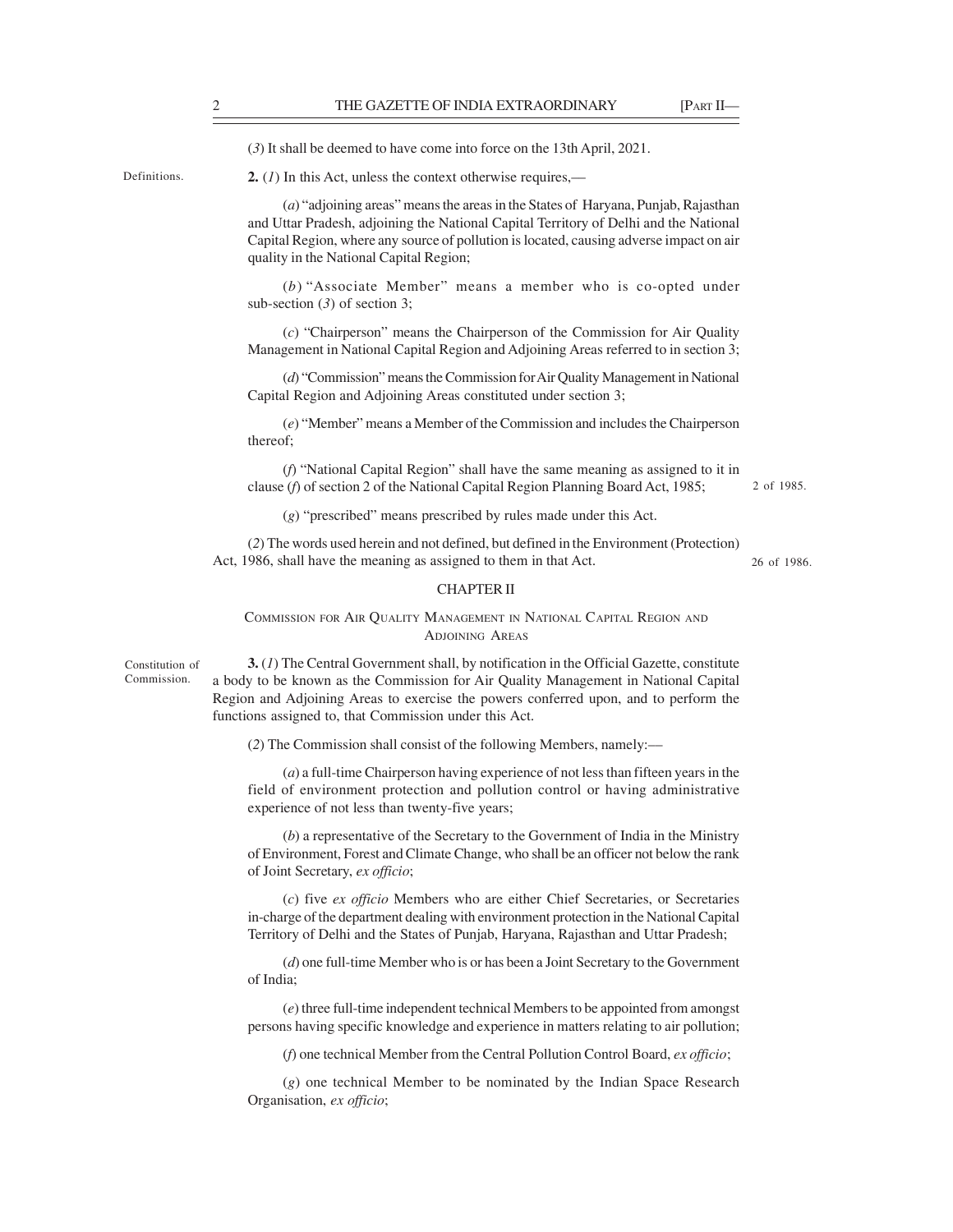SEC. 1] THE GAZETTE OF INDIA EXTRAORDINARY 3<br>
(*h*) three Members from non-Governmental organisations having experience in matters concerning combating of air pollution;<br>
(*i*) one representative of the National Institutio (h) three Members from non-Governmental organisations having experience in matters concerning combating of air pollution;

(i) one representative of the National Institution for Transforming India, not below the rank of Joint Secretary or Adviser, ex officio;

(j) one officer in the rank of Joint Secretary to the Government of India to be appointed by the Central Government as a full-time Member-Secretary of the Commission;

(k) three members, being stakeholders from such sectors as agriculture, industry, transport or construction.

(3) The Commission may co-opt the following persons as Associate Members, namely:—

(a) a representative of the Ministry of Road Transport and Highways, not below the rank of Joint Secretary to the Government of India;

(b) a representative of the Ministry of Power, not below the rank of Joint Secretary to the Government of India;

(c) a representative of the Ministry of Housing and Urban Affairs, not below the rank of Joint Secretary to the Government of India;

(d) a representative of the Ministry of Petroleum and Natural Gas, not below the rank of Joint Secretary to the Government of India;

(e) a representative of the Ministry of Agriculture and Farmers' Welfare, not below the rank of Joint Secretary to the Government of India;

(f) a representative of the Ministry of Commerce and Industry, not below the rank of Joint Secretary to the Government of India;

(g) a representative of any association of commerce or industry;

(h) such other Associate Members, as may be prescribed.

(4) The Member-Secretary shall be the Chief Co-ordinating Officer of the Commission and shall assist the Commission in the discharge of its functions under this Act.

(5) The headquarters of the Commission shall be at Delhi and the Commission may, with the previous approval of the Central Government, establish offices at other places in the National Capital Region or adjoining areas.

(6) Notwithstanding anything contained in any other law for the time being in force, and notwithstanding any judgment or order of any court, the Commission shall have exclusive jurisdiction in the National Capital Region and adjoining areas in respect of matters covered by this Act and no other body, authority, individual or committee shall have any power or jurisdiction in such matters:

Provided that in case of any conflict in the orders or directions of the Commission and the Governments of the National Capital Territory of Delhi and of the States of Punjab, Haryana, Rajasthan and Uttar Pradesh or the Central Pollution Control Board or the State Pollution Control Boards of the States of Punjab, Haryana, Rajasthan and Uttar Pradesh or the Pollution Control Committee of the National Capital Territory of Delhi or any other statutory authority set up or established under a State Act, the order as well as the direction of the Commission shall prevail.

**4.** (1) The full-time Chairperson and full-time Members, other than  $ex$  officio Members, of the Commission shall be appointed by the Central Government:

Appointment of Chairperson, Members and Member-Secretary.

Provided that every appointment under this sub-section shall, subject to the provisions of second proviso, be made on the recommendations of a Selection Committee consisting of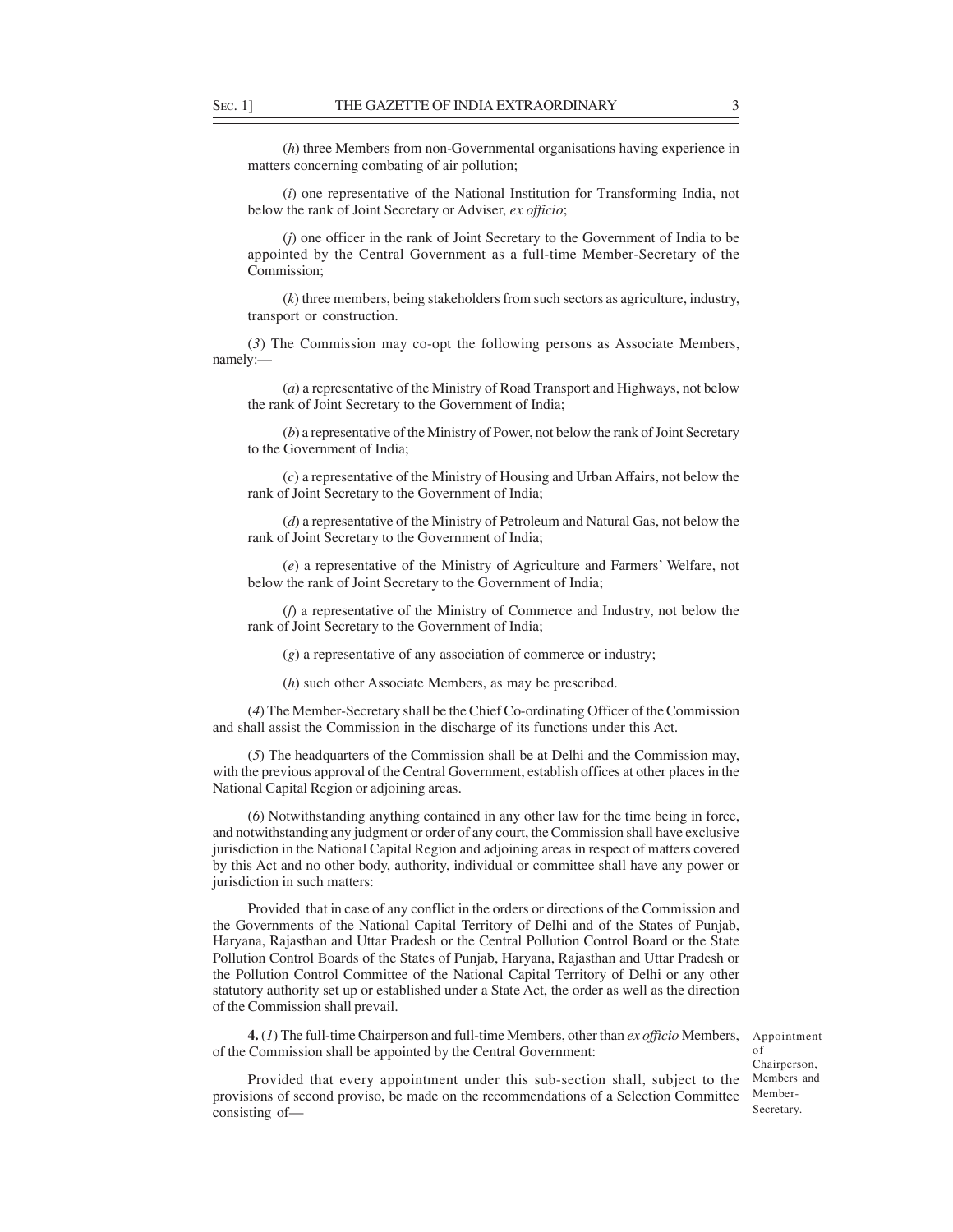THE GAZETTE OF INDIA EXTRAORDINARY [PART II—<br>
(a) Minister in-charge of the Ministry of Environment, Forest and Climate Change<br>
in the Government of India—Chairperson;<br>
(b) Minister in-charge of the Ministry of Commerce an (a) Minister in-charge of the Ministry of Environment, Forest and Climate Change in the Government of India––Chairperson;

(b) Minister in-charge of the Ministry of Commerce and Industry in the Government of India––member;

(c) Minister in-charge of the Ministry of Road Transport and Highways in the Government of India—member;

(d) Minister in-charge of the Ministry of Science and Technology in the Government of India––member;

(e) Cabinet Secretary–– member:

Provided further that in case where the Central Government appoints a serving officer as the Chairperson under clause ( $a$ ) of sub-section (2) of section 3, or the full-time Member under clause  $(d)$  thereof, then, no recommendation of the Selection Committee shall be required.

(2) No appointment of the Chairperson or a Member shall be invalid merely by reason of any vacancy of any member in the Selection Committee referred to in sub-section (1).

(3) The appointment of the Member-Secretary of the Commission shall be made by the Central Government in such manner, subject to such terms and conditions, as may be prescribed.

Resignation **5.** (1) The Chairperson or a Member, other than an *ex officio* Member, may, by notice in and removal writing under his hand addressed to the Central Government, resign his office.

(2) The Central Government may remove the Chairperson or any Member, other than Chairperson and Members. an ex officio Member, from his office, in such manner as may be prescribed, if such person—

(a) is adjudged an insolvent;

(b) engages during his term of office in any paid employment outside the duties of his office;

(c) is of unsound mind and stands so declared by a competent court;

(d) has so abused his position as to render his continuance in office prejudicial to the public interest;

(e) has acquired such financial or other interest as is likely to affect prejudicially his functions; or

(f) is convicted and sentenced to imprisonment for an offence which in the opinion of the Central Government involves moral turpitude:

Provided that no such Member shall be so removed, unless he has been given an opportunity of being heard.

circumstances.

Term of office  $\qquad 6.$  The Chairperson or a Member, other than an *ex officio* Member, shall hold office for of Chairperson a term of three years from the date on which he enters upon his office or until he attains the and Members. age of seventy years, whichever is earlier, and shall be eligible for re-appointment.

Member to act  $\mathcal{T}(\mathcal{I})$  In the event of the occurrence of any vacancy in the office of the Chairperson by as Chairperson reason of death, resignation or otherwise, the Central Government may, by notification, or to discharge authorise one of the Members to act as the Chairperson until the appointment of a new Chairperson to fill such vacancy. in certain his functions auditorise one of the intermode

(2) When the Chairperson is unable to discharge his functions owing to absence on leave or otherwise, such one of the Members as the Central Government may, by notification, authorise in this behalf, shall discharge the functions of the Chairperson until the date on which the Chairperson resumes his duties.

of many direct in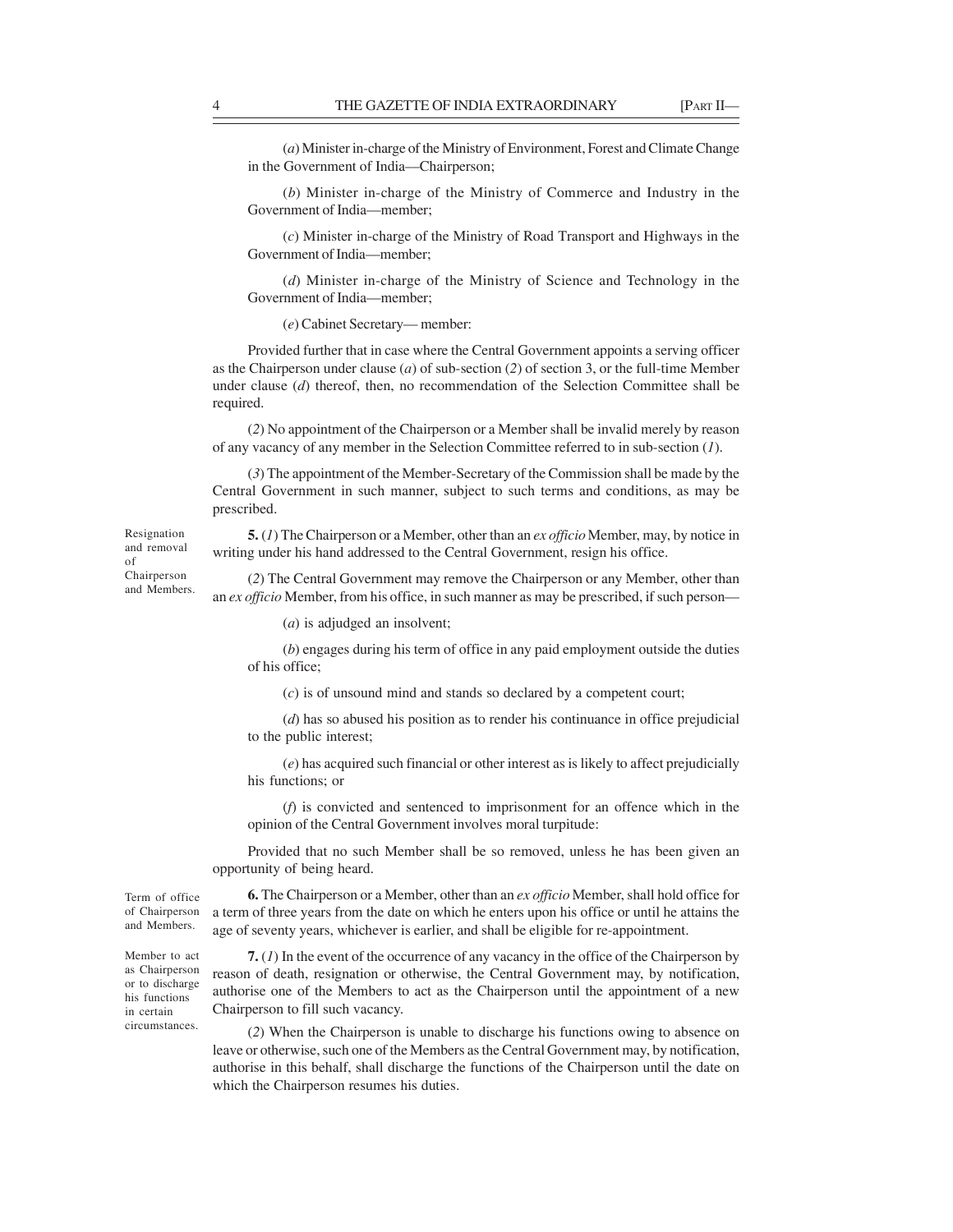SEC. 1] THE GAZETTE OF INDIA EXTRAORDINARY 5<br>
8. The salaries and allowances payable to, and the other terms and conditions of Terms and<br>
service of the Chairperson and Members, other than *ex officio* Members, shall be su 8. The salaries and allowances payable to, and the other terms and conditions of Terms and service of, the Chairperson and Members, other than *ex officio* Members, shall be such as may be prescribed:

Provided that neither the salary and allowances nor the other terms and conditions of service of the Chairperson or a Member shall be varied to his disadvantage after his appointment. **EXERCTS**<br> **EXERCISE TO A SUBJECT TO A SUBJECT TO A SUBJECT THE GAZETTE OF INDIA EXTRAORDINARY**<br> **EXERCT TO A SUBJECT TO A SUBJECT TO A SUBJECT THE CONSTRAINS OF THE CONSTRANT CONSTRANT CONSTRANT CONSTRANT CONSTRANT COMPO** 

9. No act or proceedings of the Commission shall be invalidated merely on the ground Vacancies, of existence of any vacancy or defect in the constitution of the Commission.

10. (1) The Commission shall meet at such time and place as the Chairperson may think fit.

shall have the power to lay down by regulations its own procedure.

Member-Secretary or any other officer of the Commission duly authorised by the Chairperson in this behalf.

**THE GAZETTE OF INDIA EXTRAORDINARY** 5<br> **3.** The salaries and allowances payable to, and the other terms and conditions of <sup>Terms</sup> and  $\sigma$  prescribed:<br> **4.** Prosecutions and Members, other than *ex officio* Members, shal (4) THE GAZETTE OF INDIA EXTRAORDINARY 5<br> **8.** The salaries and allowances payable to, and the other terms and conditions of Terms and<br>
e of, the Chairpenson and Members, other than *ex officio* Members, shall be such as limitations, if any, as may be specified therein, delegate to the Chairperson, full-time Member, Member-Secretary or any Sub-Committee constituted under section 11, such of its powers under this Act (except the power to make regulations under section 25), as it may deem necessary or expedient for the purpose of protecting and improving the quality of the air in the National Capital Region and adjoining areas.

11. (1) The Commission shall have at least the following three Sub-Committees—

(a) Sub-Committee on Monitoring and Identification;

(b) Sub-Committee on Safeguarding and Enforcement;

(c) Sub-Committee on Research and Development.

(2) The Sub-Committee on Monitoring and Identification shall be headed by a Member of the Commission chosen by it and shall have the following additional members, namely:—

(a) one representative from the Central Pollution Control Board;

(b) one representative each from the State Pollution Control Board or Committee, as the case may be, of the National Capital Territory of Delhi and the States of Punjab, Haryana, Rajasthan and Uttar Pradesh;

(c) one representative from the National Environmental Engineering Research Institute;

(*d*) such other members as may be specified by regulations.

(3) The Sub-Committee on Safeguarding and Enforcement shall be headed by the full-time Chairperson of the Commission and shall have the following additional members, namely:—

(a) one representative each, not below the rank of Secretary from the department tackling air pollution from the National Capital Territory of Delhi and the States of Punjab, Haryana, Rajasthan and Uttar Pradesh;

(b) one representative each from the State Pollution Control Board or Committee, as the case may be, from the National Capital Territory of Delhi and the States of Punjab, Haryana, Rajasthan and Uttar Pradesh;

(c) one officer not below the rank of Inspector General of Police or equivalent from the National Capital Territory of Delhi and the States of Punjab, Haryana, Rajasthan and Uttar Pradesh;

(d) such other members as may be specified by regulations.

etc., not to invalidate proceedings of

conditions of service of Chairperson and Members.

Procedure to be regulated by Commission.

Commission.

Sub-**Committees** and other staff of Commission.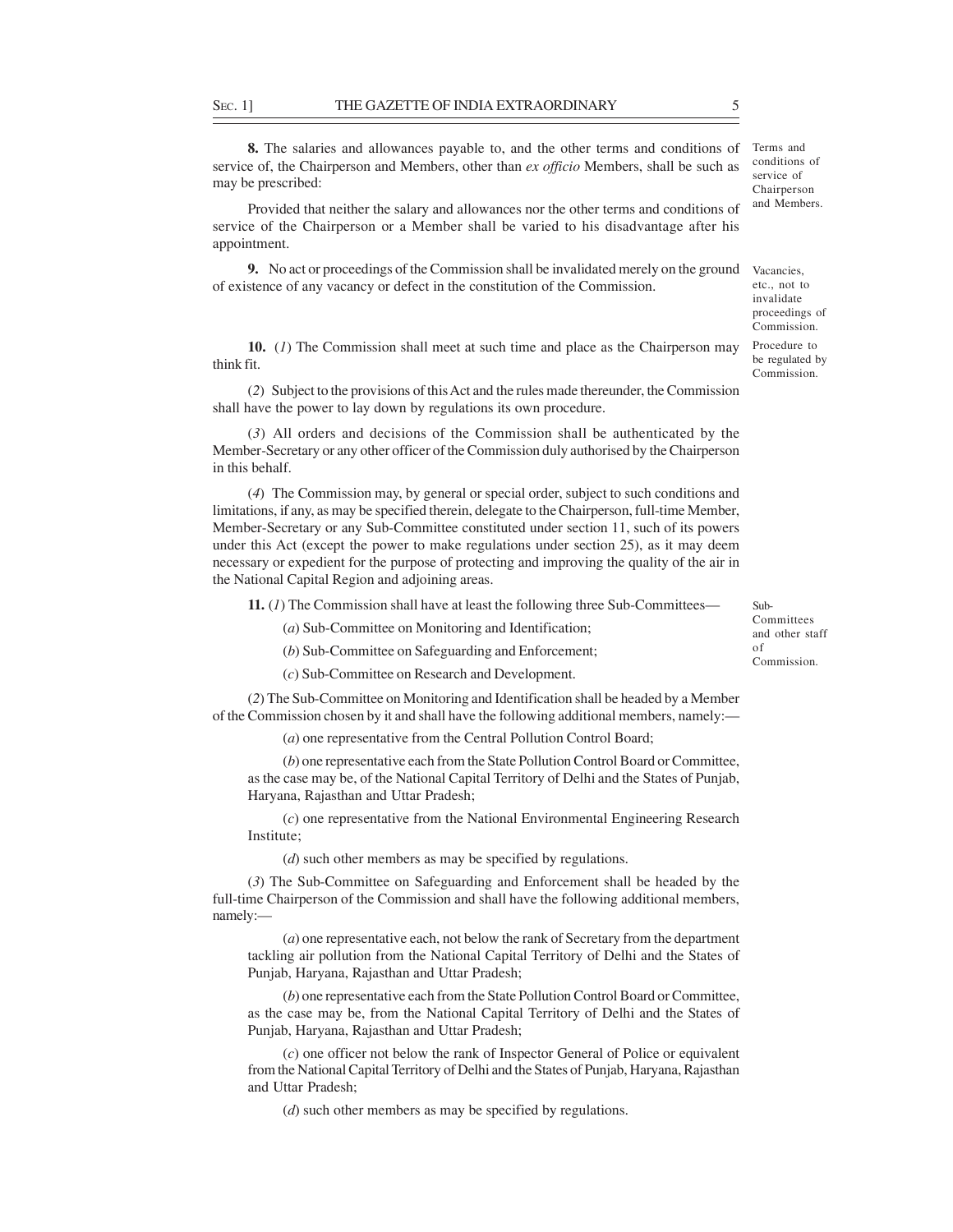THE GAZETTE OF INDIA EXTRAORDINARY [PART II—<br>
(4) The Sub-Committee on Research and Development shall be headed by a full-time<br>
technical Member of the Commission and shall have the following additional Members,<br>
namely:— (4) The Sub-Committee on Research and Development shall be headed by a full-time technical Member of the Commission and shall have the following additional Members, namely:—

(a) two technical representatives from the National Environmental Engineering Research Institute;

(b) one technical representative each from research institutions or Universities or colleges or organisations in the National Capital Territory of Delhi and the States of Punjab, Haryana, Rajasthan and Uttar Pradesh;

(c) two technical representatives from the field of medicine and research working or studying on the impact of air pollution on living beings;

(d) such other members as may be specified by regulations.

(5) The Commission may also constitute such other Sub-Committees as it thinks fit.

(6) The members of the Sub-Committees, other than ex officio members, shall be paid such allowances as may be prescribed.

(7) The Central Government, in consultation with the Commission, shall determine the nature and the categories of officers and other staff required to assist the Commission in the discharge of its function and provide the Commission with such officers and employees as it may deem fit.

(8) The officers and other staff of the Commission shall discharge their duties and functions under the general superintendence of the Chairperson.

(9) The salaries, allowances and conditions of service of the officers and other staff appointed under sub-section (7) shall be such as may be prescribed.

### CHAPTER III

#### POWERS AND FUNCTIONS OF THE COMMISSION

Commission.

Powers and **12.** (*I*) Notwithstanding anything contained in any other law for the time being in functions of force, the Commission shall have the power to take all such measures, issue directions and entertain complaints, as it deems necessary or expedient, for the purpose of protecting and improving the quality of the air in the National Capital Region and adjoining areas and shall also have the duty to take all such measures as may become necessary for protecting and improving the quality of air in the National Capital Region and adjoining areas.

> (2) In particular and without prejudice to the generality of sub-section  $(1)$ , the Commission shall, for the purposes of sub-section  $(I)$ , have the following powers to perform its duties, including taking measures to abate air pollution and to regulate or prohibit activities that are likely to cause or increase air pollution in the National Capital Region and adjoining areas, namely:—

(i) co-ordination of actions by the Governments of the National Capital Territory of Delhi and the States of Punjab, Haryana, Rajasthan and Uttar Pradesh, officers and other authorities under this Act or the rules made thereunder or under any other law for the time being in force, which is relatable to the objects of this Act;

(ii) planning and execution of a programme for the region for prevention, control and abatement of air pollution;

(iii) laying down parameters for the quality of air in its various aspects;

 $(iv)$  laying down parameters for emission or discharge of environmental pollutants from various sources whatsoever that have implications on air quality in the region:

Provided that different parameters for emission or discharge may be laid down under this clause from different sources having regard to the quality or composition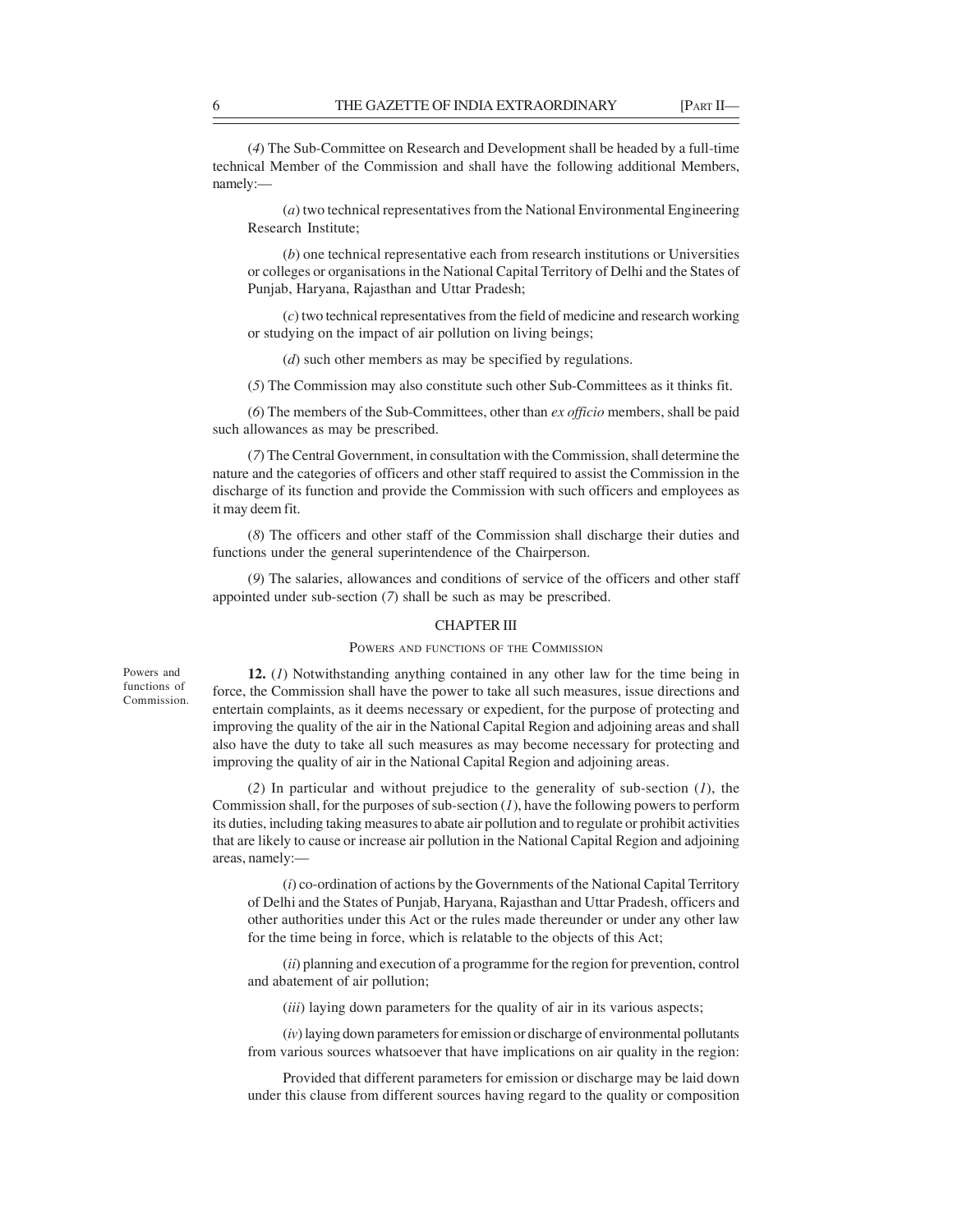SEC. 1] THE GAZETTE OF INDIA EXTRAORDINARY 7 7<br>
of the emission or discharge of environmental pollutants from such sources that have<br>
implications on air quality in the region;<br>
(v) restriction of areas in which any indust of the emission or discharge of environmental pollutants from such sources that have implications on air quality in the region;

(v) restriction of areas in which any industries, operations or processes or class of industries, operations or processes, that have implications on air quality in the region, shall not be carried out or shall be carried out subject to certain safeguards;

(vi) carrying out and requiring investigations and research relating to problems of environmental pollution that have implications on air quality in the region;

(vii) inspection of any premises, plant, equipment, machinery, manufacturing or other processes, materials or substances and giving, by order, of such directions to such authorities, officers or persons as it may consider necessary to take steps for the prevention, control and abatement of air pollution in the region;

(viii) collection and dissemination of information in respect of matters relating to air pollution in the region;

 $(ix)$  preparation of manuals or codes or guidelines relating to the prevention, control and abatement of air pollution in the region;

(x) appoint officers, with prior approval of the Central Government, with such designations, as it thinks fit, for the purposes of this Act and may entrust to them such of the powers and functions under this Act or for the purposes of achieving the objects of this Act, as it may deem fit;

(xi) issue directions in writing to any person, officer or any authority and such person, officer or authority shall be bound to comply with such directions.

Explanation.—For avoidance of doubts, it is hereby declared that the power to issue directions under this section includes the power to direct—

(a) the closure, prohibition or regulation of any industry, operation or process; or

(b) stoppage or regulation of the supply of electricity or water or any other service.

(3) (a) Subject to the provisions of this section, any person authorised by the Commission in this behalf shall have a right to enter, at all reasonable times, and with such assistance as he considers necessary, any place, for the purpose of—

 $(i)$  performing any of the functions of the Commission entrusted to him;

 $(ii)$  determining whether and if so, in what manner any such functions are to be performed or whether any provisions of this Act or the rules made thereunder or any notice, order, direction or authorisation served, made, given or granted under this Act is being or has been complied with;

(iii) examining and testing any equipment, industrial plant, record, register, document or any other material object or for conducting a search of any building in which he has reasons to believe that an offence under this Act or the rules made thereunder has been or is being or is about to be committed and for seizing any such equipment, industrial plant, record, register, document or other material object if he has reasons to believe that it may furnish evidence to the Commission of an offence punishable under this Act or the rules made thereunder or that such seizure is necessary to prevent or mitigate environmental pollution;

(b) every person carrying on any industry, operation or process or handling any hazardous substance shall be bound to render all assistance to the person empowered by the Commission under clause  $(a)$  for carrying out the functions under that clause and if he fails to do so without any reasonable cause or excuse, he shall be guilty of an offence under this Act;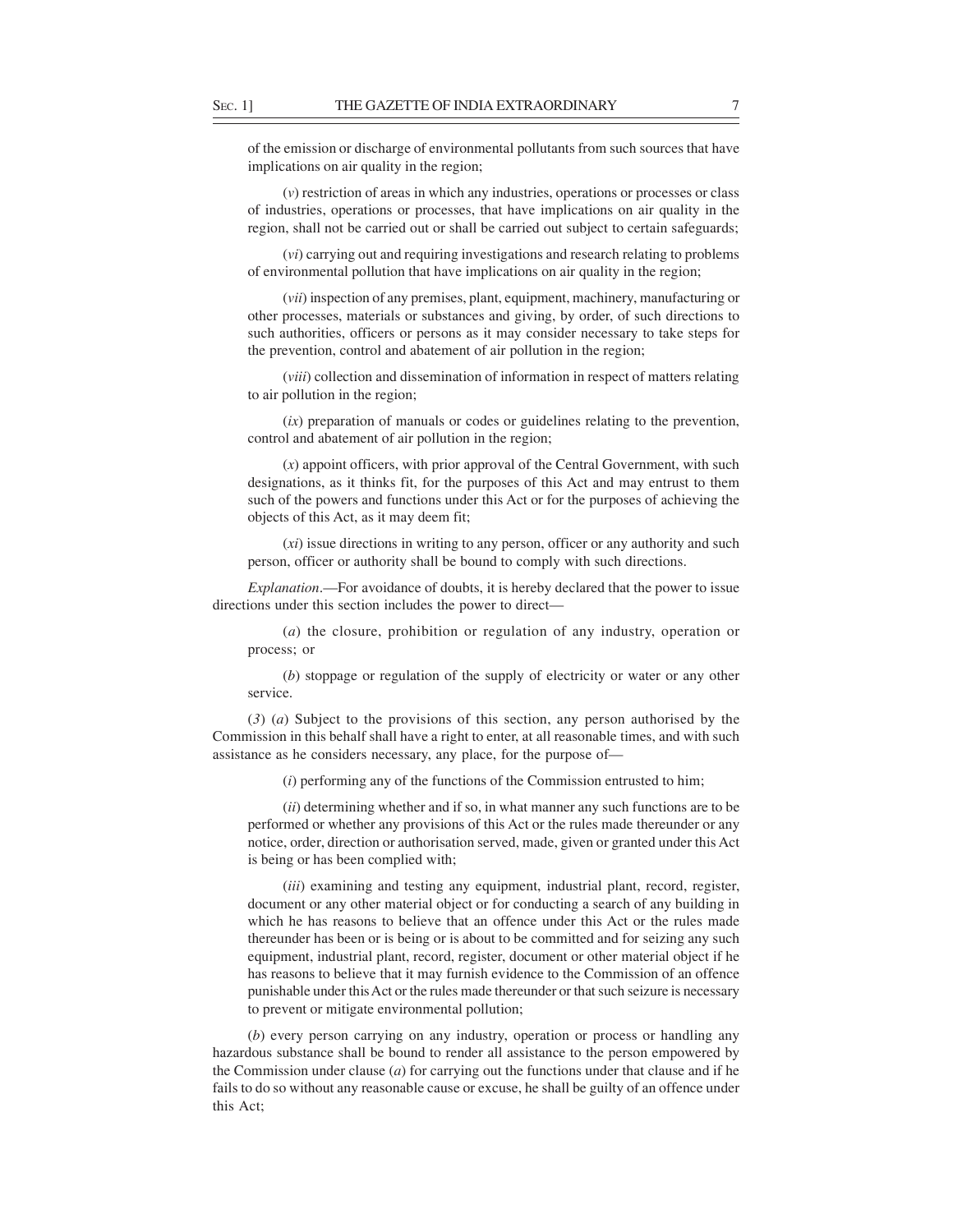**8** THE GAZETTE OF INDIA EXTRAORDINARY [PART II—<br>(c) if any person wilfully delays or obstructs any person authorised by the Commission under clause (*a*) in the performance of his functions, he shall be guilty of an offe (c) if any person wilfully delays or obstructs any person authorised by the Commission under clause  $(a)$  in the performance of his functions, he shall be guilty of an offence under this Act;

(d) the provisions of the Code of Criminal Procedure, 1973 shall apply to any 2 of 1974.search or seizure under this section as they apply to any search or seizure made under the authority of a warrant issued under section 94 of the said Code or, as the case may be, under the corresponding provisions of the said law.

(4) (a) The Commission or any officer authorised by it in this behalf, shall, for the purpose of analysis, have power to take samples of air from any factory, premises or other place in such manner as may be prescribed;

(b) the result of any analysis of a sample taken under clause  $(a)$  shall not be admissible in evidence in any legal proceeding unless the provisions of clauses  $(c)$  and  $(d)$  are complied with;

(c) subject to the provisions of clause  $(d)$ , the person taking the sample under clause  $(a)$  shall,—

 $(i)$  serve on the occupier or his agent or person in-charge of the place, a notice, then and there, in such form as may be prescribed, of his intention to have it so analysed;

(ii) in the presence of the occupier or his agent or person, collect a sample for analysis;

(*iii*) cause the sample to be placed in a container or containers which shall be marked and sealed and shall also be signed both by the person taking the sample and the occupier or his agent or person;

(iv) send without delay, the container or the containers to the laboratory established or recognised by the Central Government;

 $(d)$  when a sample is taken for analysis under clause  $(a)$  and the person taking the sample serves on the occupier or his agent or person, a notice under sub-clause (i) of clause  $(c)$ , then,—

 $(i)$  in a case where the occupier, his agent or person wilfully absents himself, the person taking the sample shall collect the sample for analysis to be placed in a container or containers which shall be marked and sealed and shall also be signed by the person taking the sample; and

(ii) in a case where the occupier or his agent or person present at the time of taking the sample refuses to sign the marked and sealed container or containers of the sample as required under sub-clause  $(iii)$  of clause  $(c)$ , the marked and sealed container or containers shall be signed by the person taking the samples,

and the container or containers shall be sent without delay by the person taking the sample for analysis to the laboratory established or recognised by the Central Government and such person shall inform the Government Analyst appointed or recognised, about the wilful absence of the occupier or his agent or person, or, as the case may be, his refusal to sign the container or containers.

(5) In discharge of its functions and exercising of its authority, the Commission and the Sub-Committees mentioned in section 11 shall be bound by such general or specific directions of the Central Government, as may be issued from time to time.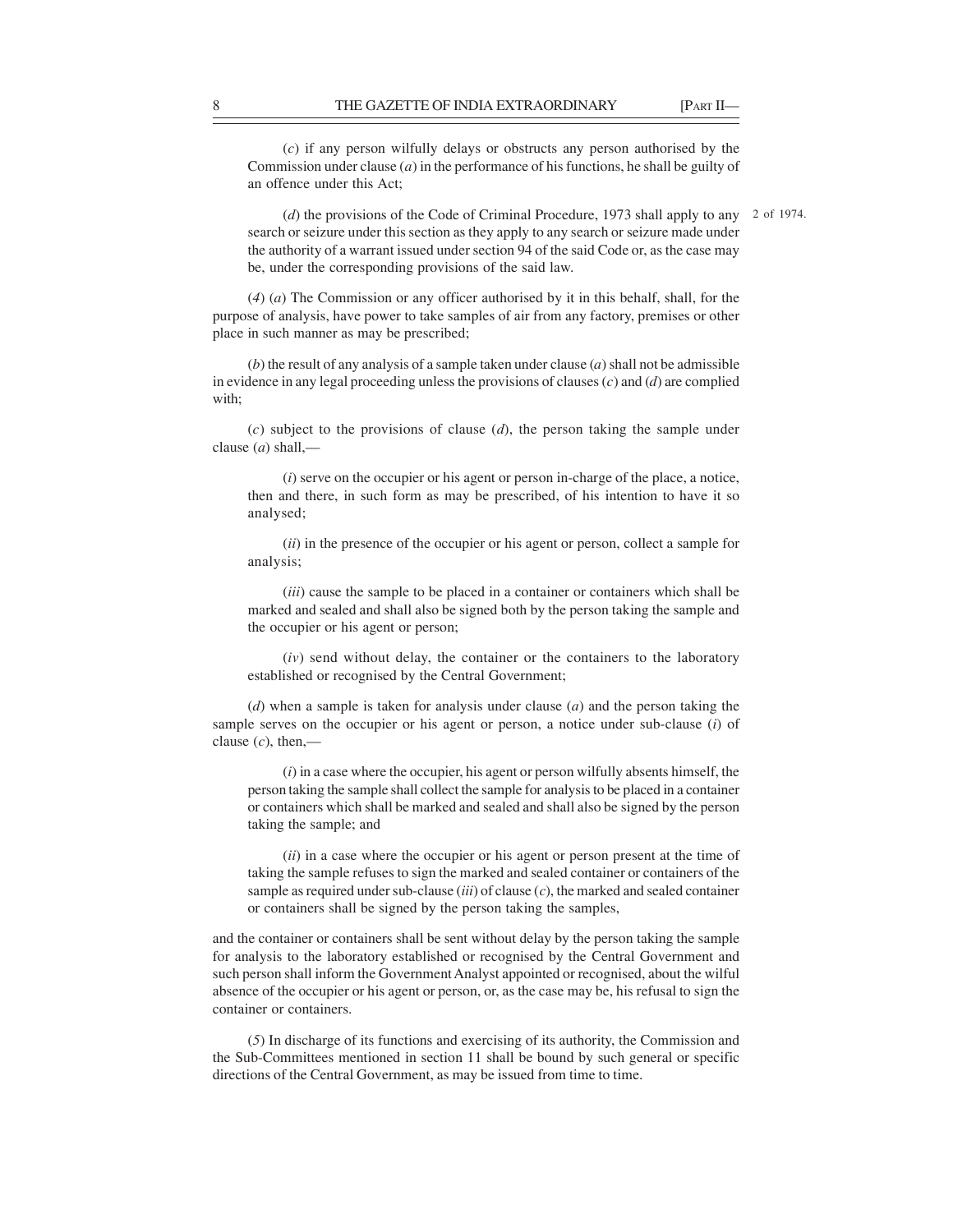SEC. 1] THE GAZETTE OF INDIA EXTRAORDINARY 9<br>
(6) In particular and without prejudice to the generality of the foregoing provisions,<br>
the Commission shall perform all or any of the following functions, namely:—<br>
(a) take u (6) In particular and without prejudice to the generality of the foregoing provisions, the Commission shall perform all or any of the following functions, namely:—

(a) take up matters *suo motu*, or on the basis of complaints made by any individual, representative body or organisation functioning in the field of environment, against any individual, association, company, public undertaking or local body carrying on any industry, operation or process;

(b) provide the mechanism and the means to implement in the National Capital Region and adjoining areas—

(i) the National Clean Air Programme;

(ii) the National Air Quality Monitoring Programme;

(iii) the National Ambient Air Quality Standards;

(c) provide an effective framework and platform in the National Capital Region and adjoining areas for—

 $(i)$  source identification of air pollutants on a periodic basis;

(*ii*) taking on-ground steps for curbing air pollution;

(*iii*) specific research and development in the field of air pollution;

(iv) synergising the energies and efforts of all stakeholders in developing innovative ways to monitor, enforce and research on the issues concerning air pollution;

(v) building a network between technical institutions working or researching in the field of air pollution;

(vi) international co-operation including sharing of international best practices in the field of air pollution;

(vii) training and creating a special work-force for tackling the problem of air pollution;

(d) provide an effective frame work, action plan and take appropriate steps for—

 $(i)$  tackling the problem of stubble burning;

(*ii*) monitoring, assessing and inspecting air polluting agents;

(*iii*) increasing plantation;

(e) monitoring the measures taken by the States to prevent stubble burning;

(f) undertake and promote research in the field of air pollution;

(g) spread awareness regarding air pollution among various sections of society and promote awareness of the collective steps that the public may take through publications, the media, seminars and other available means;

(h) encourage the efforts of non-governmental organisations and institutions working in the field of air pollution;

 $(i)$  any other functions as have been entrusted to any *ad hoc* committee or commission or task force or body formed for the purpose of dealing with issues concerning air pollution, stubble burning or the monitoring of related factors, in pursuance of any judicial order passed from time to time;

(j) such other functions as it may consider necessary for the prevention of air pollution in the National Capital Region and adjoining areas.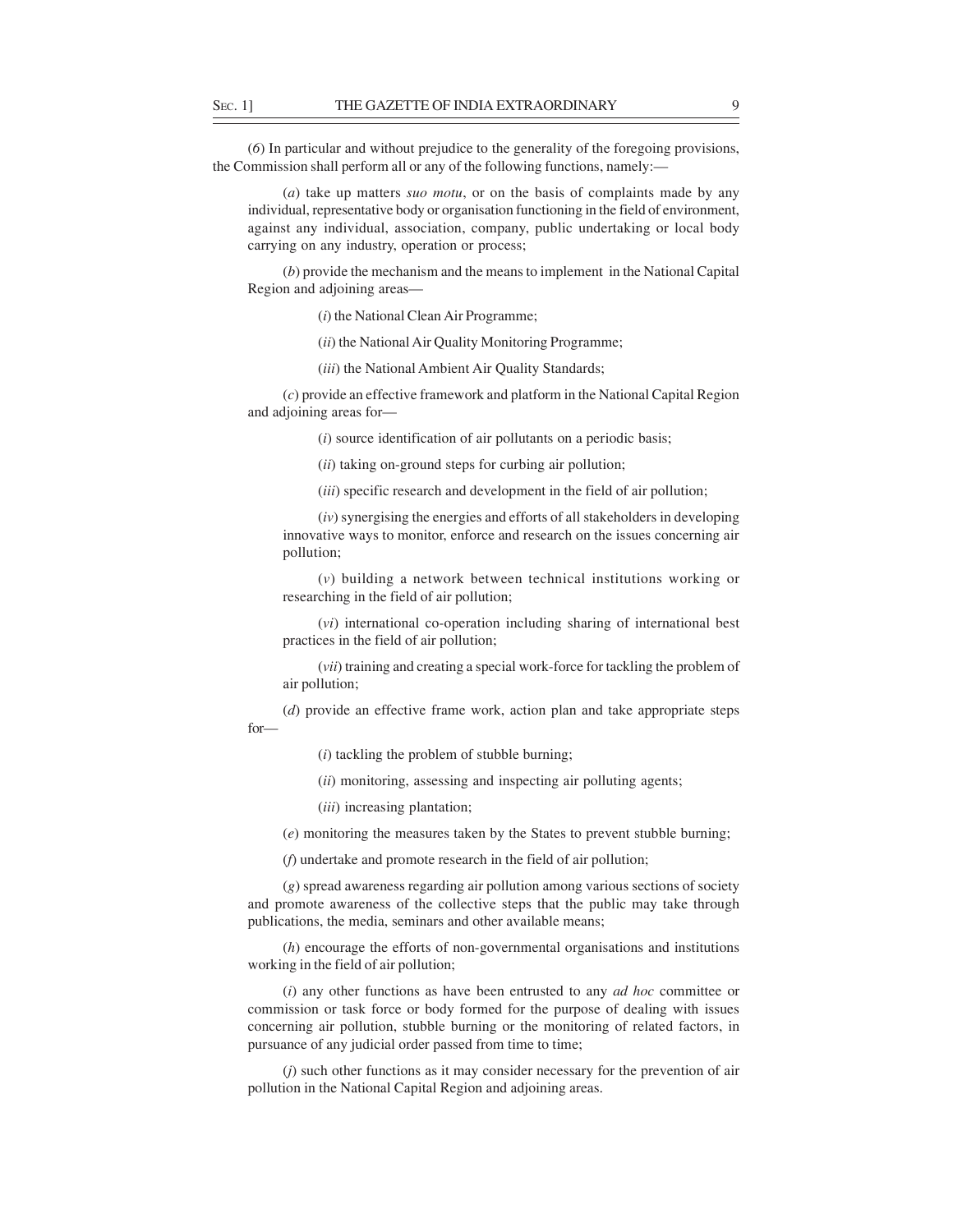THE GAZETTE OF INDIA EXTRAORDINARY [PART II—13. (1) The Commission shall furnish to the Central Government an annual report<br>containing such details of the steps taken, proposals made, researches awaited and other measures Annual report. **13.** (1) The Commission shall furnish to the Central Government an annual report containing such details of the steps taken, proposals made, researches awaited and other measures undertaken by it in pursuance of its functions under section 12, in such form and manner as may be specified by regulations.

(2) The Central Government shall cause the annual report furnished under sub-section  $(I)$  to be laid before each House of Parliament.

direction.

Penalty for **14.** (*I*) Any non-compliance or contravention of any provisions of this Act, rules made thereunder or any order or direction issued by the Commission, shall be an offence contravention of Act, rules, punishable with imprisonment for a term which may extend up to five years or with fine order or which may extend up to one crore rupees or with both: of provisions there increanced by any order

> Provided that the provisions of this section shall not apply to any farmer for causing air pollution by stubble burning or mismanagement of agricultural residue.

(2) Notwithstanding anything contained in the Code of Criminal Procedure, 1973, the 2 of 1974.offence under this Act shall be non-cognizable and triable by the Jurisdictional Judicial Magistrate of the First Class, who shall not take cognizance of the offence except upon a complaint made by the Commission or any officer authorised by the Commission in this behalf.

(3) Where any offence under this Act has been committed by a company, every person who, at the time when the offence was committed, was directly in-charge of, and was responsible to, the company for the conduct of the business of the company, as well as the company, shall be deemed to be guilty of the offence and shall be liable to be proceeded against and punished accordingly:

Provided that nothing contained in this sub-section shall render any such person liable to any punishment provided in this Act, if he proves that the offence was committed without his knowledge or that he exercised all due diligence to prevent the commission of such offence.

(4) Notwithstanding anything contained in sub-section (3), where an offence under this Act has been committed by a company and it is proved that the offence has been committed with the consent or connivance of, or is attributable to any neglect on the part of, any director, manager, secretary or other officer of the company, such director, manager, secretary or other officer shall also be deemed to be guilty of that offence and shall be liable to be proceeded against and punished accordingly.

Explanation.—For the purposes of sub-sections  $(3)$  and  $(4)$ ,—

(a) "company" means any body corporate, and includes a firm or other association of individuals; and

(b) "director", in relation to a firm, means a partner in the firm.

(5) Where an offence under this Act has been committed by any Department of the Government, the Head of the Department shall be deemed to be guilty of the offence and shall be liable to be proceeded against and punished accordingly:

Provided that nothing contained in this section shall render such Head of the Department liable to any punishment if he proves that the offence was committed without his knowledge or that he exercised all due diligence to prevent the commission of such offence.

(6) Notwithstanding anything contained in sub-section (5), where an offence under this Act has been committed by a Department of Government and it is proved that the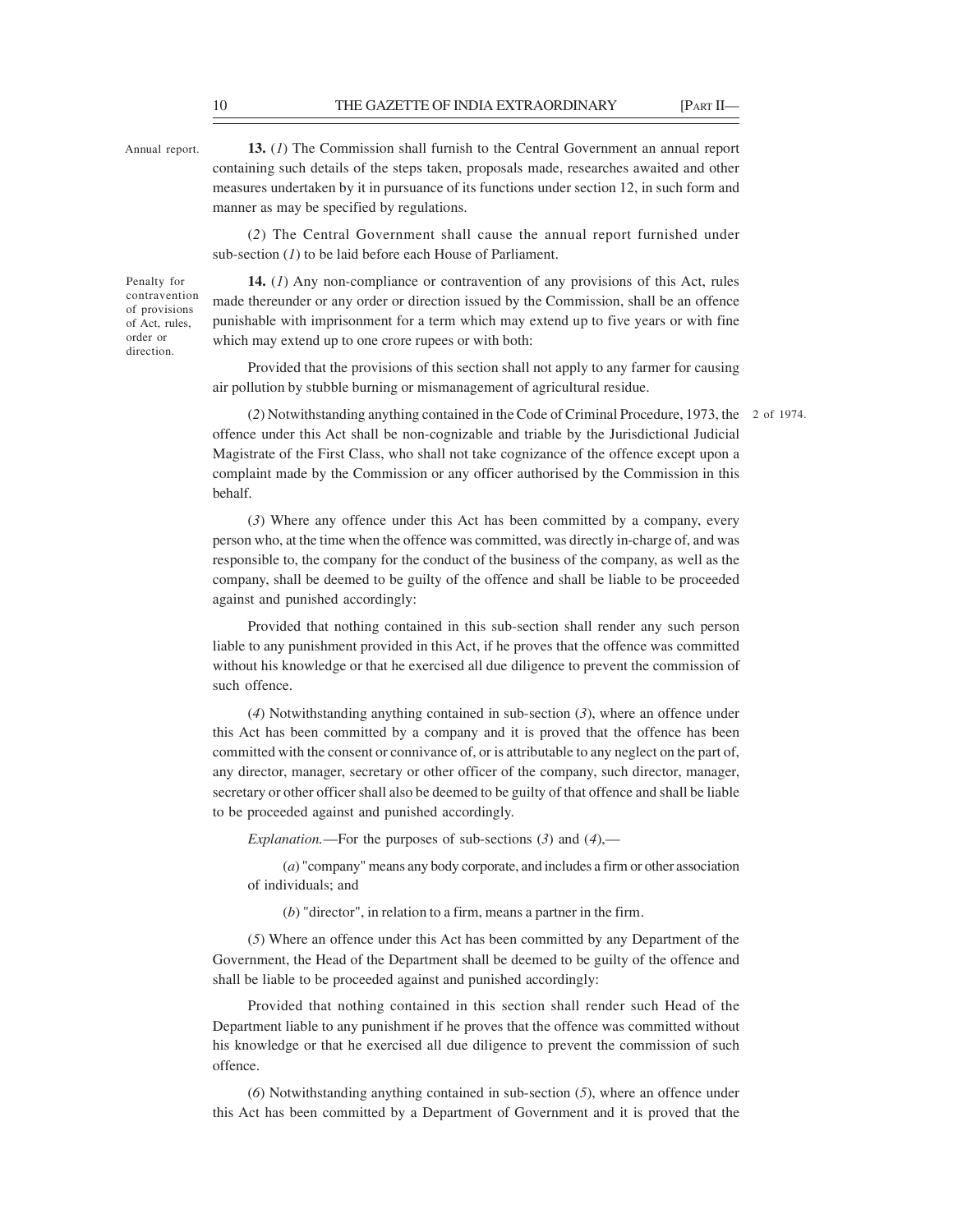SEC. 1] THE GAZETTE OF INDIA EXTRAORDINARY 11<br>
offence has been committed with the consent or connivance of, or is attributable to any<br>
neglect on the part of, any officer, other than the Head of the Department, such offic offence has been committed with the consent or connivance of, or is attributable to any neglect on the part of, any officer, other than the Head of the Department, such officer shall also be deemed to be guilty of that offence and shall be liable to be proceeded against and punished accordingly.

(7) For the purpose of this section and the procedure to be followed thereunder, the provisions of the Code of Criminal Procedure, 1973, shall apply. 2 of 1974.

> 15. The Commission may impose and collect environmental compensation from farmers causing air pollution by stubble burning, at such rate and in such manner, as may be prescribed. Environmental compensation.

# CHAPTER IV

#### FINANCE, ACCOUNTS AND AUDIT

16. (1) The Central Government shall, after due appropriation made by Parliament by law in this behalf, pay to the Commission by way of grants such sums of money as the Central Government may think fit for being utilised for the purposes of this Act.

(2) The Commission may spend such sums as it thinks fit for performing the functions under this Act, and such sums shall be treated as expenditure payable out of the grants referred to in sub-section  $(I)$ .

17. (1) The Commission shall maintain proper accounts and other relevant records and prepare an annual statement of accounts in such form as may be prescribed by the Central Government in consultation with the Comptroller and Auditor-General of India. audit.

(2) The accounts of the Commission shall be audited by the Comptroller and Auditor-General of India at such intervals as may be specified by him and any expenditure incurred in connection with such audit shall be payable by the Commission to the Comptroller and Auditor-General of India.

(3) The Comptroller and Auditor-General of India and any person appointed by him in connection with the audit of the accounts of the Commission under this Act shall have the same rights and privileges and authority in connection with such audit as the Comptroller and Auditor-General of India generally has in connection with the audit of Government accounts and, in particular, shall have the right to demand the production of books, accounts, connected vouchers and other documents and papers and to inspect any of the offices of the Commission.

(4) The accounts of the Commission, as certified by the Comptroller and Auditor-General of India or any other person appointed by him in this behalf, together with the audit report thereon shall be forwarded annually to the Central Government by the Commission and the Central Government shall cause the audit report to be laid, as soon as may be after it is received, before each House of Parliament.

#### CHAPTER V

#### **MISCELLANEOUS**

18. An appeal shall lie to the National Green Tribunal constituted under the National Green Tribunal Act, 2010 against any order, direction or action taken by or on behalf of the 19 of 2010. Commission constituted under section 3. Appeal.

Grants by Central Government.

Accounts and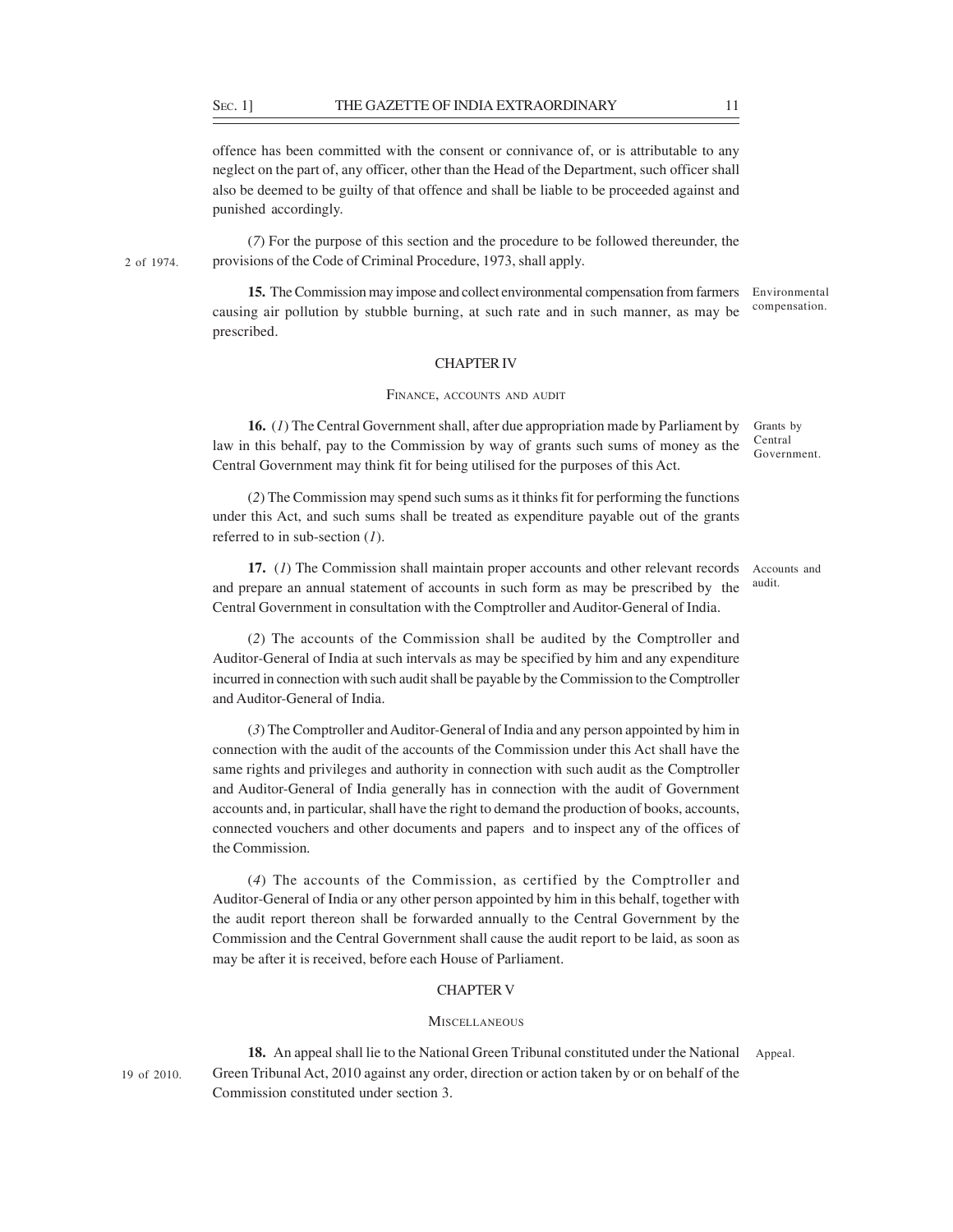THE GAZETTE OF INDIA EXTRAORDINARY [PART II—19. Notwithstanding anything contained in any other law for the time being in force,<br>
or any judicial order by any Court, where the Commission considers it neessary so to do,<br>
th 19. Notwithstanding anything contained in any other law for the time being in force, Constitution or any judicial order by any Court, where the Commission considers it necessary so to do, of special investigation<br>teams it may constitute one or more special investigation teams, consisting of such officers or such persons, as it thinks necessary, for the purposes of carrying out its functions under this Act. Power of 20. Notwithstanding anything contained in any other law for the time being in force, but subject to the provision of this Act, the Central Government may issue in writing such Central direction, as it deems fit, to the Commission or any person, officer or authority authorised to issue by the Commission, and the Commission, person, or authority, as the case may be, shall be direction. bound to comply with such direction. Power of 21. The Central Government may, from time to time, call for such information and reports from the Commission, as it deems fit and the Commission shall be bound to provide Central Government such information and report. Bar of 22. No civil court shall have jurisdiction to entertain any suit, proceeding or dispute pertaining to or arising out of the actions taken or directions issued by the Commission in jurisdiction. respect of any matter which the Commission is empowered by or under this Act. Protection of 23. No suit or other legal proceeding shall lie against the Central Government, the action taken<br>in good faith Commission, or any Member thereof, or any person acting under the direction of either the Central Government or the Commission in respect of anything which is in good faith done or intended to be done in pursuance of this Act or of any rules or any order made thereunder. Members and 24. Every Member of the Commission and every officer appointed or authorised by officers to be the Commission to exercise functions under this Act shall be deemed to be a public servant public<br>
within the meaning of section 21 of the Indian Penal Code. Power of **25.** (*I*) The Central Government may, by notification, make rules to carry out the provisions of this Act. Central (2) In particular and without prejudice to the generality of the foregoing power, such to make rules. rules may provide for all or any of the following matters, namely:— (a) the other Associate Members under clause  $(h)$  of sub-section  $(3)$  of section 3; (b) the manner of removal of Chairperson or a Member under sub-section (2) of section 5; (c) the salaries and allowances payable to, and the other terms and conditions of service of, the Chairperson and Members under sub-section  $(I)$  of section 8;  $(d)$  the allowance payable to the members, other than *ex officio* members of the Sub-Committees, under sub-section  $(6)$  of section 11; (e) the appointment of officers and other staff under sub-section (7) of section 11; teams. It may cons to call for such information and in good faith. servants. Within the mea Government

(f) the salaries, allowances and conditions of service of the officers and other staff under sub-section (9) of section 11;

 $(g)$  the manner of taking samples under clause  $(a)$  and the form of notice under sub-clause (i) of clause (c), of sub-section (4) of section 12;

(h) the rate at which, and the manner in which, the environmental compensation shall be imposed and collected under section 15;

Government

information.

45 of 1860.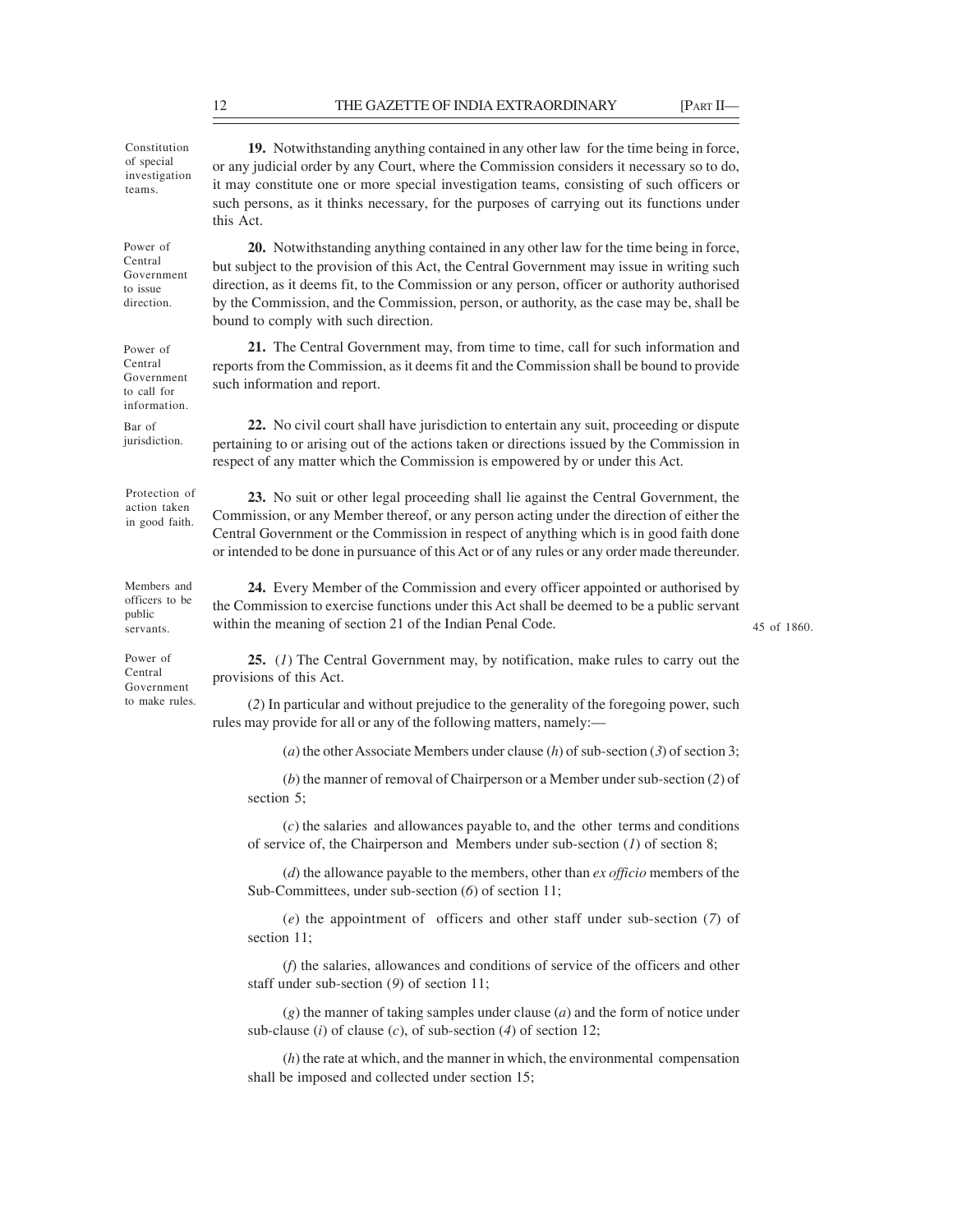SEC. 1] THE GAZETTE OF INDIA EXTRAORDINARY 13<br>
(*i*) the form in which annual statement of accounts shall be prepared under<br>
sub-section (*I*) of section 17;<br>
(*j*) any other matter which has to be, or may be, prescribed. (i) the form in which annual statement of accounts shall be prepared under sub-section  $(1)$  of section 17;

 $(j)$  any other matter which has to be, or may be, prescribed.

(3) Every rule made under this Act shall be laid, as soon as may be after it is made, before each House of Parliament, while it is in session, for a total period of thirty days which may be comprised in one session or in two or more successive sessions, and if, before the expiry of the session immediately following the session or the successive sessions aforesaid, both Houses agree in making any modification in the rule or both Houses agree that the rule should not be made, the rule shall thereafter have effect only in such modified form or be of no effect, as the case may be; so, however, that any such modification or annulment shall be without prejudice to the validity of anything previously done under that rule.

26. (1) Subject to the provisions of this Act and the rules made thereunder, the Commission may, with the previous approval of the Central Government, by notification, make regulations to carry out the provisions of this Act.

Power of Commission to make regulations.

(2) In particular and without prejudice to the generality of the foregoing power, such regulations may provide for all or any of the following matters, namely:—

(a) the procedure to be followed by the Commission under sub-section (2) of section 10;

(b) the conditions and limitations subject to which power may be delegated by the Commission under sub-section (4) of section 10;

 $(c)$  the members of each Sub-Committee under sub-sections  $(2)$ ,  $(3)$  and  $(4)$  of section 11;

 $(d)$  the form and the manner of furnishing annual report under section 13;

(e) any other matter which has to be, or may be, specified by regulations.

(3) Every regulation made by the Commission under this Act shall be laid, as soon as may be after it is made, before each House of Parliament, while it is in session, for a total period of thirty days which may be comprised in one session or in two or more successive sessions, and if, before the expiry of the session or the successive sessions aforesaid, both Houses agree in making any modification in the regulation or both Houses agree that the regulation should not be made, the regulation shall thereafter have effect only in such modified form or be of no effect, as the case may be; so, however, that any such modification or annulment shall be without prejudice to the validity of anything previously done under that regulation.

27. (1) If any difficulty arises in giving effect to the provisions of this Act, the Central Government may, by order published in the Official Gazette, make such provisions, not inconsistent with the provisions of this Act as appear to it to be necessary or expedient for removing the difficulty:

Power to remove difficulties.

Provided that no order shall be made under this section after the expiry of a period of two years from the commencement of this Act.

(2) Every order made under this section shall, as soon as may be after it is made, be laid before each House of Parliament.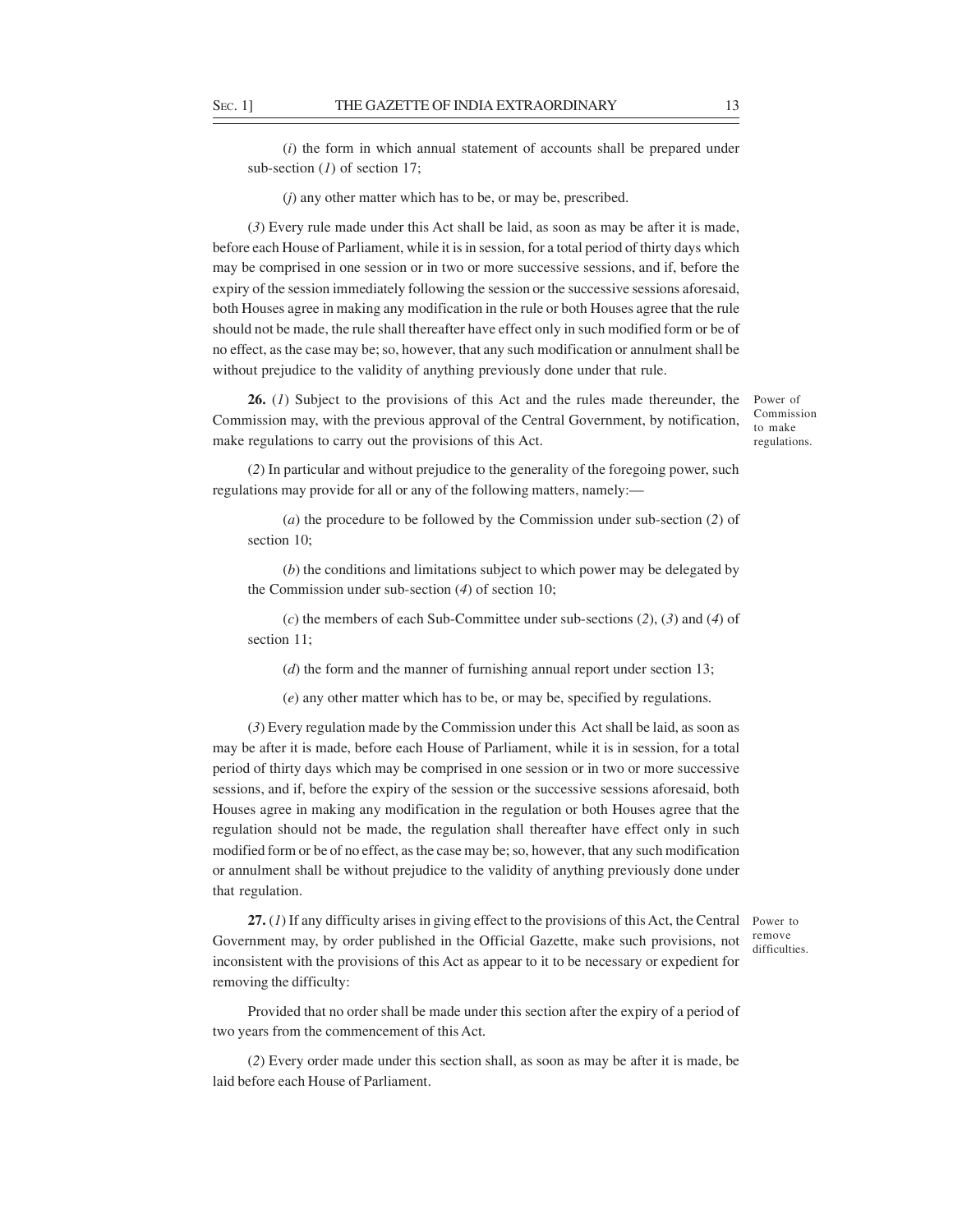Act to have  $\frac{28.}{I}$  The provisions of this Act shall have effect notwithstanding anything overriding inconsistent therewith contained in any other law for the time being in force, any document, judgment, order, bye-law, rule, regulation, notification having the force of law in the territory of India. (2) Notwithstanding anything contained in any other law for the time being in force or any judgment or any order of any Court and subject to the provisions of this Act, upon the notification of the constitution of the Commission under section 3, no other individual or body or authority constituted either under a law enacted by Parliament, or by a State, or appointed or nominated in terms of any judicial order, shall act upon or have jurisdiction in relation to the matters covered by this Act. Repeal and 29. (1) The Order made under section 3 of the Environment (Protection) Act, 1986 29 of 1986. savings of<br>
constituting the Environment Pollution (Prevention and Control) Authority for the National constituting Capital Region *vide* notification number  $S.O.93(E)$ , dated the 29th January, 1998 is hereby Environment repealed and the Environment Pollution (Prevention and Control) Authority for the National Capital Region is hereby dissolved. Pollution (2) Notwithstanding such repeal, anything done or any action taken by the Environment and Control) Authority for Pollution (Prevention and Control) Authority for the National Capital Region under the said Capital Capital Order, shall be deemed to have been done or taken under the corresponding provisions of Region. this Act. Savings. 30. Notwithstanding the cessation of the Commission for Air Quality Management in National Capital Region and Adjoining Areas Ordinance, 2020, anything done or any action taken under the Ordinance so ceased, shall be deemed to have been done or taken under the corresponding provisions of this Act. Repeal and  $31. (I)$  The Commission for Air Quality Management in National Capital Region and savings. Adjoining Areas Ordinance, 2021 is hereby repealed. (2) Notwithstanding such repeal, anything done or any action taken under the Commission for Air Quality Management in National Capital Region and Adjoining Areas Ordinance, 2021 shall be deemed to have been done or taken under the corresponding provisions of this Act. order constituting the Ei Ord. 4 of 2021. Ord. 4 of 2021. 29 of 1986. Ord. 13 of 2020. THE GAZETTE OF INDIA EXTRAORDINARY [PART II— SEC. 1]<br>
28. (1) The provisions of this Act shall have effect notwithstanding anything<br>
inconsistent therewith contained in any other law for the time being in force, any docume

> ANOOP KUMAR MENDIRATTA, Secretary to the Govt. of India.

and the contract of the contract of the contract of the contract of the contract of the contract of the contract of

UPLOADED BY THE MANAGER, GOVERNMENT OF INDIA PRESS, MINTO ROAD, NEW DELHI–110002 AND PUBLISHED BY THE CONTROLLER OF PUBLICATIONS, DELHI–110054.

MGIPMRND-713GI(S3)-13-08-2021.

effect.

(Prevention National